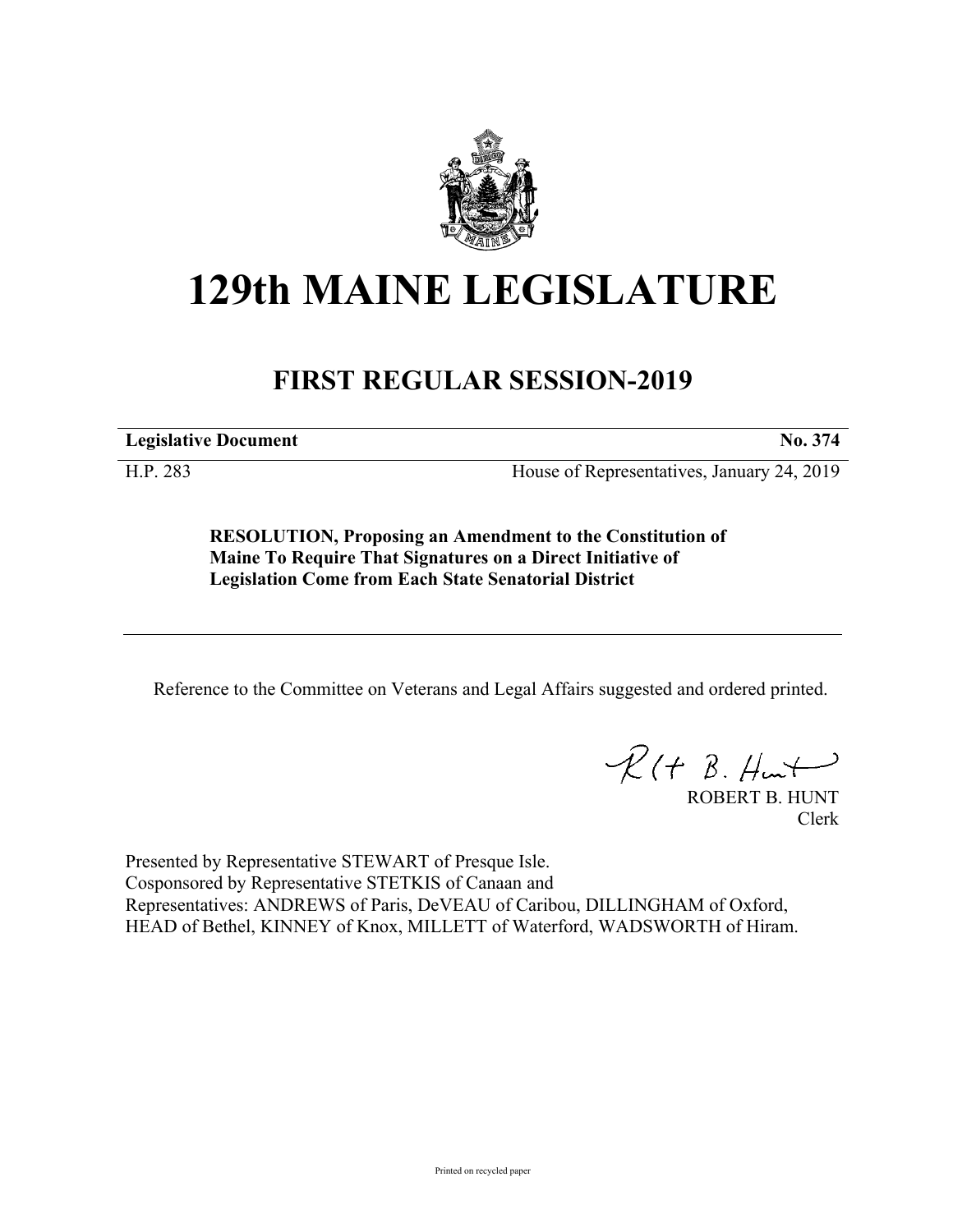**Constitutional amendment. Resolved:** Two thirds of each branch of the Legislature concurring, that the following amendment to the Constitution of Maine be proposed:

**Constitution, Art. IV, Pt. Third, §18, sub-§2** is amended to read:

 **2. Referral to electors unless enacted by the Legislature without change; number of signatures necessary on direct initiative petitions; dating signatures on petitions; competing measures.** For any measure thus proposed by electors, the number of signatures of voters from each state senatorial district shall not be less than 10% of the total vote for Governor cast in that state senatorial district in the last gubernatorial election preceding the filing of such petition. The date each signature was made shall be written next to the signature on the petition. A signature is not valid if it is dated more than one year prior to the date that the petition was filed in the office of the Secretary of State. The measure thus proposed, unless enacted without change by the Legislature at the session at which it is presented, shall be submitted to the electors together with any amended form, substitute, or recommendation of the Legislature, and in such manner that the people can choose between the competing measures or reject both. When there are competing bills and neither receives a majority of the votes given for or against both, the one receiving the most votes shall at the next statewide election to be held not less than 60 days after the first vote thereon be submitted by itself if it receives more than 1/3 of the votes given for and against both. If the measure initiated is enacted by the Legislature without change, it shall not go to a referendum vote unless in pursuance of a demand made in accordance with the preceding section. The Legislature may order a special election on any measure that is subject to a vote of the people.

 **Constitutional referendum procedure; form of question; effective date. Resolved:** That the municipal officers of this State shall notify the inhabitants of their respective cities, towns and plantations to meet, in the manner prescribed by law for holding a statewide election, at a statewide election held in the month of November following the passage of this resolution, to vote upon the ratification of the amendment proposed in this resolution by voting upon the following question:

 "Do you favor amending the Constitution of Maine to require that signatures on direct initiative petitions come from voters from each state senatorial district?"

 The legal voters of each city, town and plantation shall vote by ballot on this question and designate their choice by a cross or check mark placed within the corresponding square below the word "Yes" or "No." The ballots must be received, sorted, counted and declared in open ward, town and plantation meetings and returns made to the Secretary of State in the same manner as votes for members of the Legislature. The Governor shall review the returns. If it appears that a majority of the legal votes are cast in favor of the amendment, the Governor shall proclaim that fact without delay and the amendment becomes part of the Constitution of Maine on March 1, 2020.